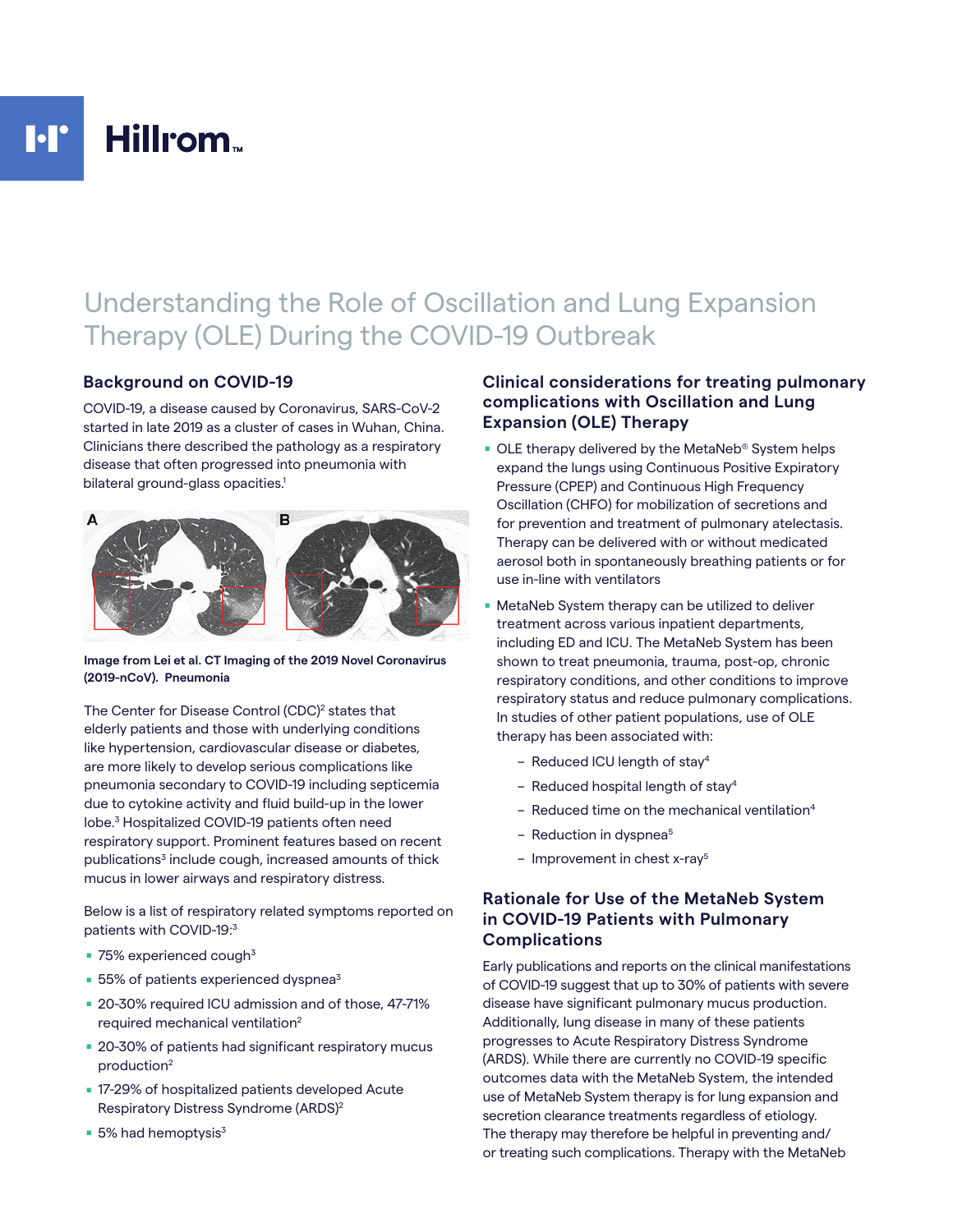System may be appropriate either in spontaneously breathing patients or for use in-line with patients on mechanical ventilators. As with all therapies, the appropriateness of the therapy in individual patients is determined by the treating physician and the health care team.

## **Universal Infection Prevention & Control Recommendations with COVID-19 and Aerosolizing Therapies**

Like many other respiratory illnesses, it is believed COVID-19 may be transmitted by airborne particles. As such, patients are generally placed in isolation rooms with specific infection control and prevention guidelines that must be followed.

Like all other Aerosol Generating Procedures (AGP), MetaNeb® System therapy can generate aerosols when using the medicated nebulizing component. Additionally, any therapy or procedure that may result in patient coughing or clearing secretions is considered an AGP. The CDC recommends health care providers take airborne precautions when performing any AGP in known or suspected COVID-19 patients.<sup>2</sup> When performing these procedures:

- . Wear appropriate personal protective equipment (PPE) including, but not limited to an N95 fit tested respirator, gown, gloves, and face shield/eye protection gown, gloves, and face shield/eye prote<br>Limit number of caregivers in the room
- **Limit number of caregivers**<br>**Use negative airflow rooms**
- 
- Use negative airflow rooms<br>■ Follow cleaning and disinfection procedures promptly in guidance with hospital's protocols
- Refer to facility specific Infection Control guidelines for full recommendations

#### **Considerations with the MetaNeb System and Device Filters:**

- . MetaNeb System therapy can be delivered with aerosol medication or with normal saline through the nebulizer. MetaNeb System therapy can also be delivered without aerosol medication or saline. If no medication or saline is used in the nebulizer, MetaNeb System, therapy will not generate aerosol.
- . The MetaNeb System has two filters The device has a filter screen inside the control unit and a biofilter on the Patient Circuit at the connection to the Control Unit.
- The Control Unit's filter screen stops particles greater than 0.1mm.
- The biofilter has a filtration efficiency of greater than 99% or penetration of less than 1% where the particles used in the testing are sodium chloride particles ranging from 0.1 to 0.3 microns. The filter has been tested in accordance with ISO 23328- 1:2008. As a reference point, N95 respirators are designed to block 95% percent of 0.3 micron particles.

#### **Adapting the MetaNeb System for Additional Precautions During the COVID-19 Outbreak**

For additional protection when used with patients under airborne precautions, additional filters can be added between the handset and patient interface connection as well the nebulizer can be placed between the filter and the patient interface. This system, when used in mechanically ventilated patients provides a barrier that contains the aerosol generated by the therapy within the ventilator circuit.

The options for the use of the MetaNeb System with a filter in-line are as follows:

1) The filter is inserted distal to the MetaNeb System handset to contain potentially contaminated aerosol particles (from patient breathing or coughing) within the ventilator breathing circuit. With this configuration, the nebulizer is not used (Alternatively, the nebulizer can be attached with no medication or saline added for therapy Figure 1).

**FIGURE 1:** Handset/Filter Configuration (Designed to incorporate a filter to minimize aerosolization)

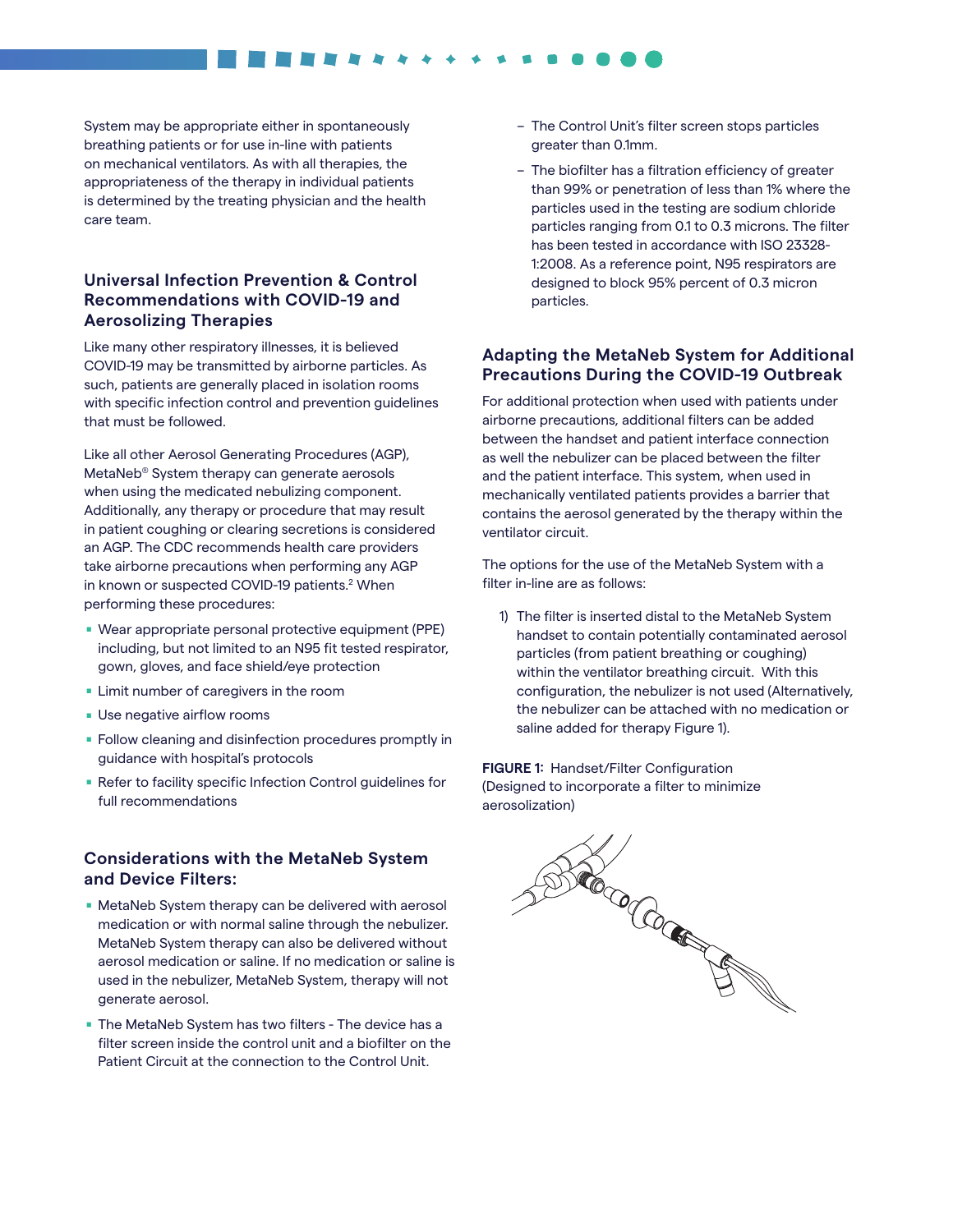2) The filter is inserted distal to the MetaNeb® System handset and the nebulizer is inserted distal to the filter to contain potentially contaminated aerosol particles and prevent aerosolization outside of the ventilator breathing circuit. With this configuration, medication or saline may be added to the MetaNeb nebulizer for therapy (Figure 2).

**FIGURE 2**: Handset/Filter/Nebulizer Configuration (Designed to incorporate a filter and place a nebulizer distal to the filter to minimize aerosolization)



Testing of the MetaNeb System with this additional filter configuration shows a that placing the additional filter inline has minimal impact on oscillation wave and pressure delivered by the MetaNeb System.

**Important: Limiting aerosol generation using the MetaNeb** filter setup assumes that the expiratory outlet from the ventilator is also protected by a biofilter.

#### **Side by side pressure results for standard setup verses biofilter setup with the MetaNeb System in CHFO High mode**





Disclaimer: This additional configuration was submitted to the FDA under the recently Enforcement Policy for Ventilators and Accessories and Other Respiratory Devices During the Coronavirus Disease 2019 (COVID-19) Public Health Emergency